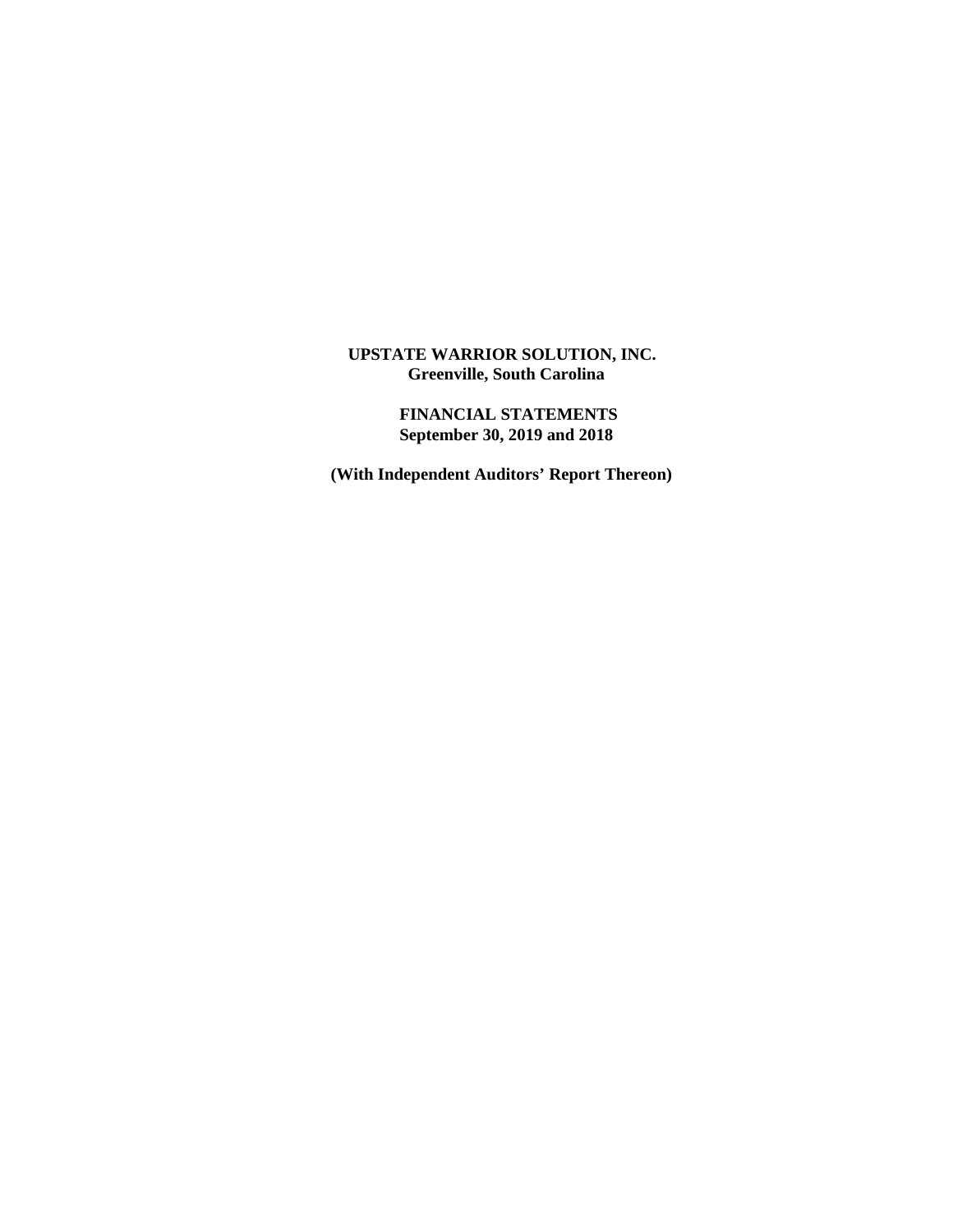## **UPSTATE WARRIOR SOLUTION, INC. GREENVILLE, SOUTH CAROLINA Table of Contents September 30, 2019 and 2018**

|                | Page(s)  |
|----------------|----------|
|                |          |
| <b>Exhibit</b> |          |
| A              | 2        |
| B              |          |
| C              | 4        |
| D              |          |
|                | $6 - 11$ |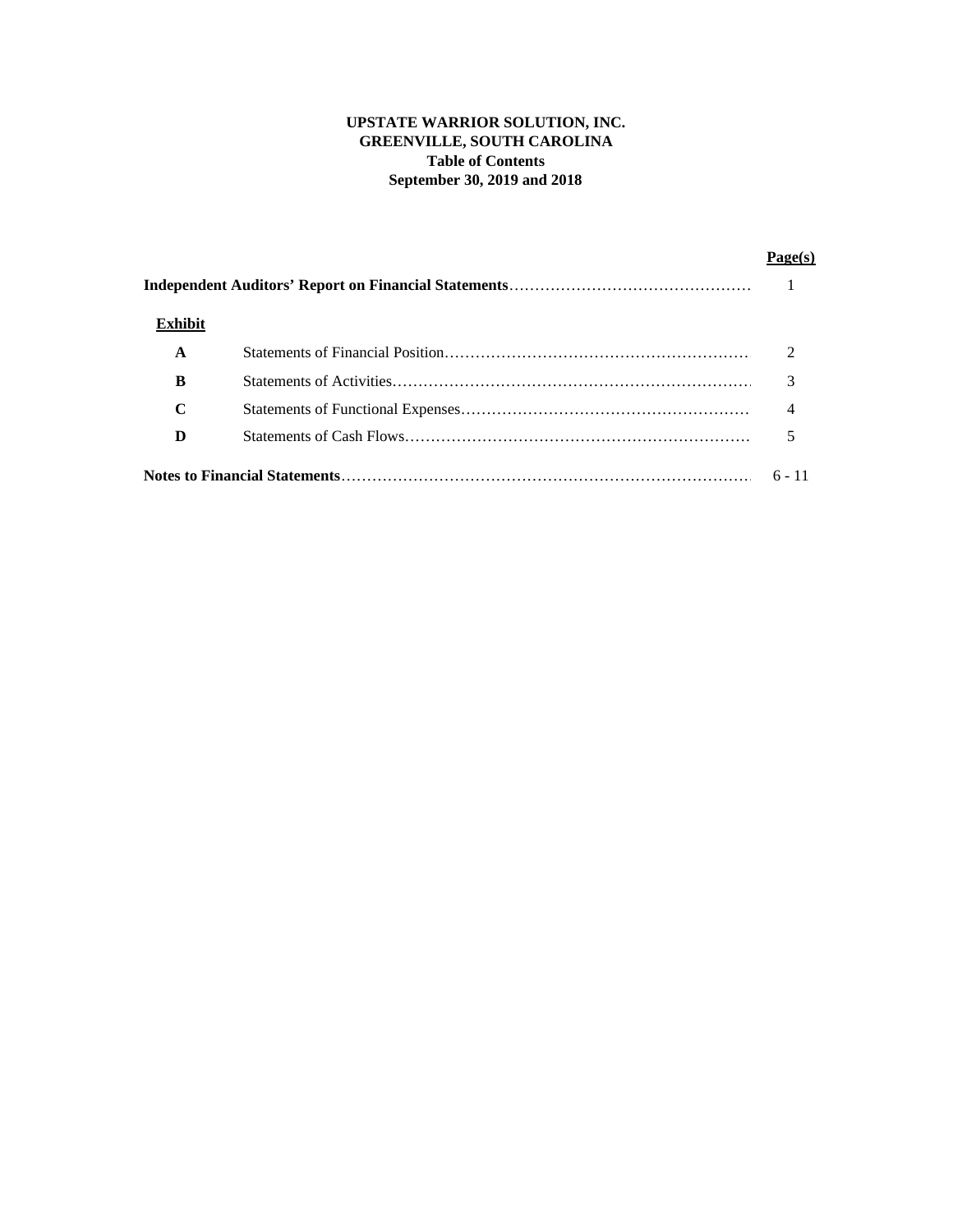

& COMPANY CPAS

## **INDEPENDENT AUDITORS' REPORT**

Board of Directors Upstate Warrior Solution, Inc. Greenville, South Carolina

#### **Report on the Financial Statements**

We have audited the accompanying statements of financial position of Upstate Warrior Solution, Inc. (a nonprofit organization), as of September 30, 2019 and 2018, and the related statements of activities, functional expenses, and cash flows for the years then ended, and the related notes to the financial statements.

#### **Management's Responsibility for the Financial Statements**

Management is responsible for the preparation and fair presentation of these financial statements in accordance with accounting principles generally accepted in the United States of America; this includes the design, implementation, and maintenance of internal control relevant to the preparation and fair presentation of the financial statements that are free from material misstatement, whether due to fraud or error.

#### **Auditors' Responsibility**

Our responsibility is to express an opinion on these financial statements based on our audit. We conducted our audit in accordance with auditing standards generally accepted in the United States of America. Those standards require that we plan and perform the audit to obtain reasonable assurance about whether the financial statements are free from material misstatement.

An audit involves performing procedures to obtain audit evidence about the amounts and disclosures in the consolidated financial statements. The procedures selected depend on the auditor's judgment, including the assessment of the risks of material misstatement of the financial statements, whether due to fraud or error. In making those risk assessments, the auditor considers internal control relevant to the entity's preparation and fair presentation of the financial statements in order to design audit procedures that are appropriate in the circumstances, but not for the purpose of expressing an opinion on the effectiveness of the entity's internal control. Accordingly, we express no such opinion. An audit also includes evaluating the appropriateness of accounting policies used and the reasonableness of significant accounting estimates made by management, as well as evaluating the overall presentation of the financial statements.

We believe that the audit evidence we have obtained is sufficient and appropriate to provide a basis for our audit opinion.

#### **Opinion**

In our opinion, the financial statements referred to above present fairly, in all material respects, the financial position of Upstate Warrior Solution, Inc. as of September 30, 2019 and 2018, and the changes in its net assets and its cash flows for the years then ended in conformity with accounting principles generally accepted in the United States of America.

Martin Smith and Company CPAs PA

January 21, 2020 Greenville, South Carolina

> *Member: American Institute of Certified Public Accountants • South Carolina Association of Certified Public Accountants*  1212 Haywood Road, Bldg. 100 • Greenville, South Carolina 29615 • (864) 232-1040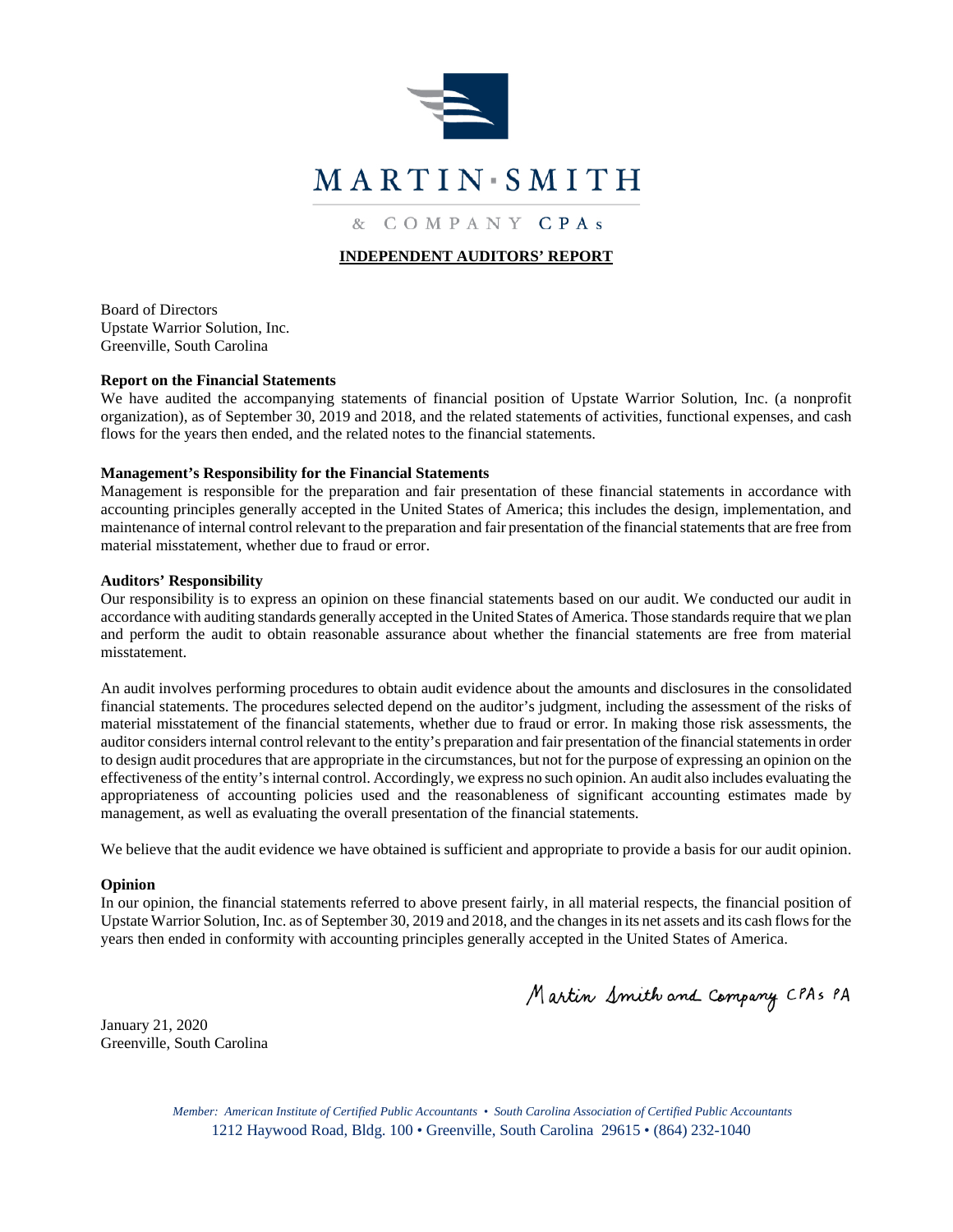# **EXHIBIT A**

## **UPSTATE WARRIOR SOLUTION, INC. STATEMENTS OF FINANCIAL POSITION September 30, 2019 and 2018**

|                                       |                                          | 2019    |    | 2018    |
|---------------------------------------|------------------------------------------|---------|----|---------|
|                                       | <b>ASSETS</b>                            |         |    |         |
| Cash and cash equivalents             | \$                                       | 417,539 | \$ | 103,416 |
| Contributions and other receivables   |                                          | 30,825  |    | 60,019  |
| Grants receivable                     |                                          | 144,664 |    | 195,621 |
| Land held for sale                    |                                          | 16,000  |    | 16,000  |
| Property and equipment, net           |                                          | 19,633  |    | 27,600  |
| <b>Total assets</b>                   | \$                                       | 628,661 | \$ | 402,656 |
|                                       | <u><b>LIABILITIES AND NET ASSETS</b></u> |         |    |         |
| Accounts payable and accrued expenses | \$                                       | 26,987  | \$ | 30,057  |
| <b>Total liabilities</b>              |                                          | 26,987  |    | 30,057  |
| Net assets:                           |                                          |         |    |         |
| Without donor restrictions            |                                          | 238,043 |    | 263,110 |
| With donor restrictions               |                                          | 363,631 |    | 109,489 |
| Total net assets                      |                                          | 601,674 |    | 372,599 |
| Total liabilities and net assets      | \$                                       | 628,661 | \$ | 402,656 |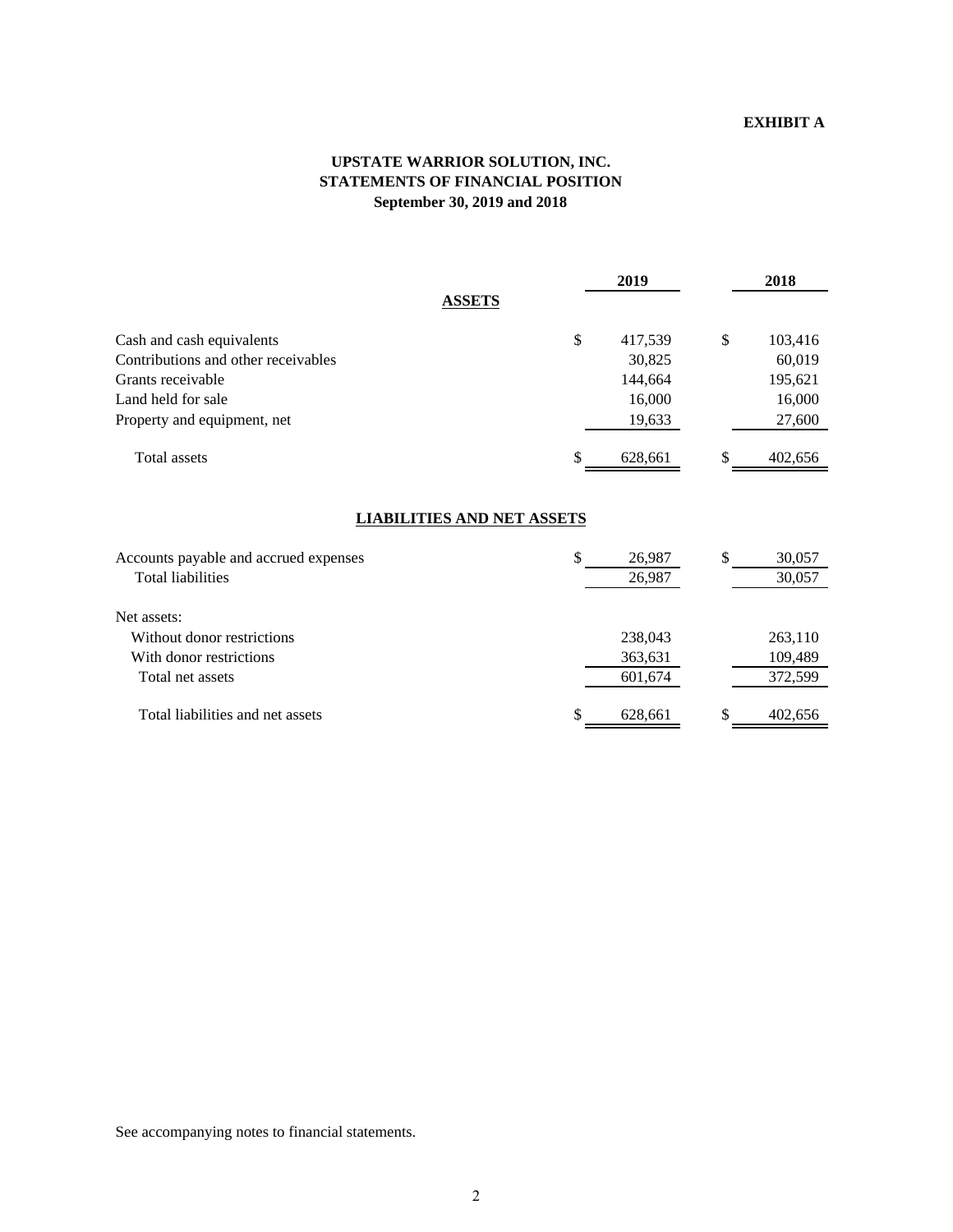#### **EXHIBIT B**

## **UPSTATE WARRIOR SOLUTION, INC. STATEMENTS OF ACTIVITIESFor the Years Ended September 30, 2019 and 2018**

|                                       | 2019 |                                             |                                          |     | 2018         |    |                                             |              |                                          |               |              |
|---------------------------------------|------|---------------------------------------------|------------------------------------------|-----|--------------|----|---------------------------------------------|--------------|------------------------------------------|---------------|--------------|
|                                       |      | <b>Without Donor</b><br><b>Restrictions</b> | <b>With Donor</b><br><b>Restrictions</b> |     | <b>Total</b> |    | <b>Without Donor</b><br><b>Restrictions</b> |              | <b>With Donor</b><br><b>Restrictions</b> |               | <b>Total</b> |
| Revenue and support:                  |      |                                             |                                          |     |              |    |                                             |              |                                          |               |              |
| Corporate donations                   | \$   | 163,252<br>\$                               | 51,061                                   | \$  | 214,313      | \$ | 99,256                                      | $\mathbb{S}$ | 60,525                                   | $\mathcal{S}$ | 159,781      |
| Individual donations                  |      | 319,412                                     | 116,216                                  |     | 435,628      |    | 186,751                                     |              | 28,254                                   |               | 215,005      |
| Grants                                |      | 253,311                                     | 479,497                                  |     | 732,808      |    | 440,868                                     |              | 227,600                                  |               | 668,468      |
| Fundraising event income              |      | 176,754                                     |                                          |     | 176,754      |    | 239,241                                     |              |                                          |               | 239,241      |
| Donated services, material and space  |      | 62,258                                      |                                          |     | 62,258       |    | 52,793                                      |              |                                          |               | 52,793       |
| Sublease income                       |      | 24,476                                      |                                          |     | 24,476       |    | 24,818                                      |              |                                          |               | 24,818       |
| Other net investment income           |      | 823                                         |                                          |     | 823          |    | 39                                          |              |                                          |               | 39           |
| Net assets released from restrictions |      | 392,632                                     | (392, 632)                               |     |              |    | 278,306                                     |              | (278, 306)                               |               |              |
| Total revenue and support             |      | 1,392,918                                   | 254,142                                  |     | 1,647,060    |    | 1,322,072                                   |              | 38,073                                   |               | 1,360,145    |
| Other costs and expenses:             |      |                                             |                                          |     |              |    |                                             |              |                                          |               |              |
| Program services                      |      | 1,249,768                                   |                                          |     | 1,249,768    |    | 1,016,028                                   |              |                                          |               | 1,016,028    |
| Supporting services:                  |      |                                             |                                          |     |              |    |                                             |              |                                          |               |              |
| Management and general                |      | 82,787                                      |                                          |     | 82,787       |    | 105,394                                     |              |                                          |               | 105,394      |
| Fundraising                           |      | 85,430                                      |                                          |     | 85,430       |    | 72,498                                      |              |                                          |               | 72,498       |
| Total other costs and expenses        |      | 1,417,985                                   |                                          |     | 1,417,985    |    | 1,193,920                                   |              |                                          |               | 1,193,920    |
| Changes in net assets                 |      | (25,067)                                    | 254,142                                  |     | 229,075      |    | 128,152                                     |              | 38,073                                   |               | 166,225      |
| Net assets at beginning of year       |      | 263,110                                     | 109,489                                  |     | 372,599      |    | 134,958                                     |              | 71,416                                   |               | 206,374      |
| Net assets at end of year             | \$   | 238,043<br>\$                               | 363,631                                  | \$. | 601,674      | \$ | 263,110                                     | \$.          | 109,489                                  |               | 372,599      |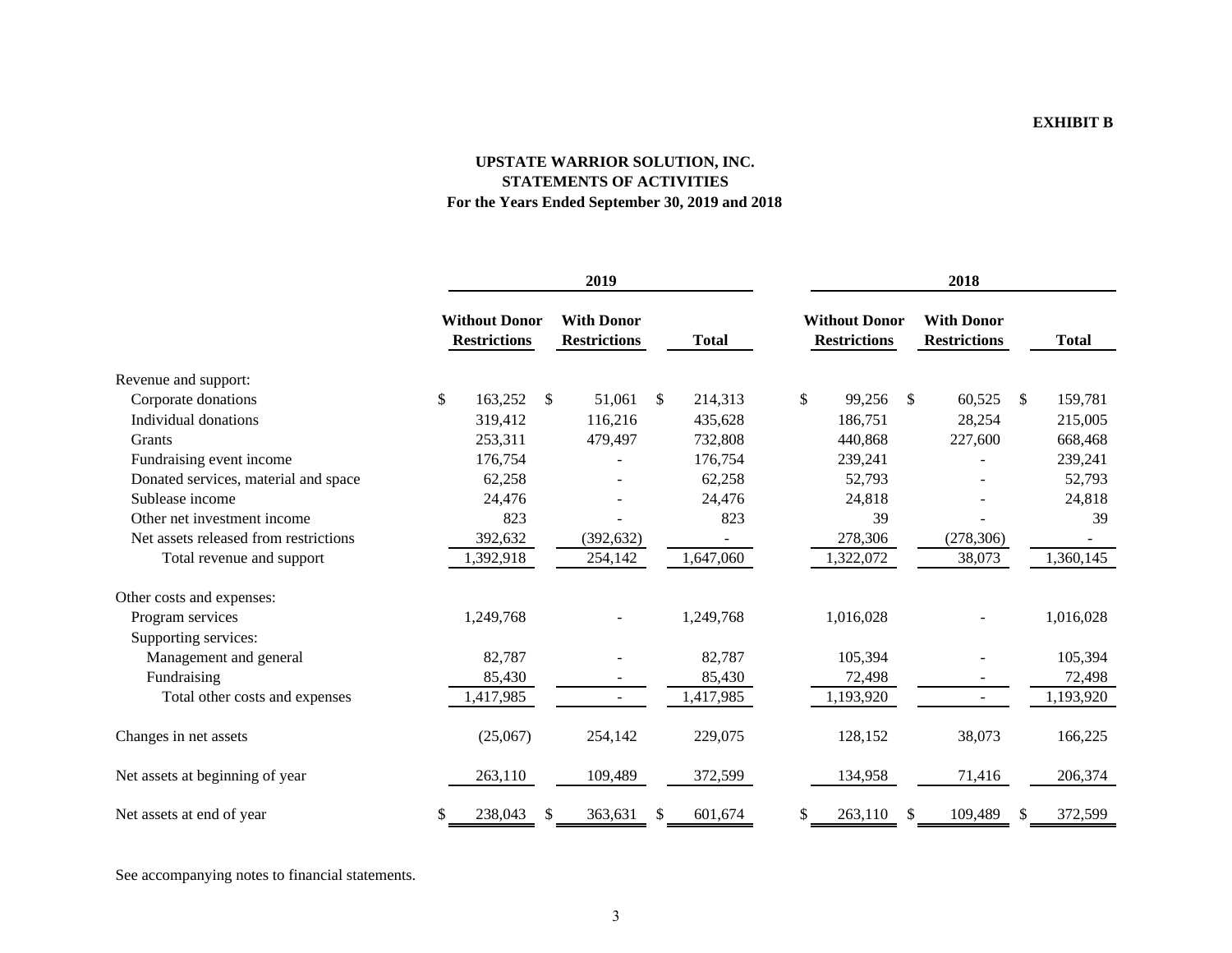# **UPSTATE WARRIOR SOLUTION, INC. STATEMENTS OF FUNCTIONAL EXPENSES For the Years Ended September 30, 2019 and 2018**

|                                        | 2019                       |                                  |                          |              | 2018                       |                                  |                          |              |  |  |
|----------------------------------------|----------------------------|----------------------------------|--------------------------|--------------|----------------------------|----------------------------------|--------------------------|--------------|--|--|
|                                        |                            | <b>Support Services</b>          |                          |              |                            | <b>Support Services</b>          |                          |              |  |  |
|                                        | Program<br><b>Services</b> | <b>Management</b><br>and General | Fundraising              | <b>Total</b> | Program<br><b>Services</b> | <b>Management</b><br>and General | <b>Fundraising</b>       | <b>Total</b> |  |  |
| Payroll and benefits                   | \$<br>659,798 \$           | 31,965 \$                        | $\mathcal{S}$<br>38,022  | 729,785 \$   | 639,008 \$                 | 42,367 \$                        | 40,252 \$                | 721,627      |  |  |
| Fellowship stipends and contract labor | 112,770                    |                                  |                          | 112,770      | 117,810                    |                                  |                          | 117,810      |  |  |
| Quality of life                        | 5,010                      |                                  |                          | 5,010        | 8,957                      |                                  |                          | 8,957        |  |  |
| Employment program                     | 2,384                      |                                  |                          | 2,384        |                            |                                  |                          |              |  |  |
| Outdoor program                        | 9,263                      |                                  |                          | 9,263        | 1,716                      |                                  | $\overline{\phantom{a}}$ | 1,716        |  |  |
| Healthcare and benefits program        | 1,000                      |                                  |                          | 1,000        | 730                        |                                  |                          | 730          |  |  |
| Housing program                        | 2,116                      |                                  |                          | 2,116        | 3,000                      |                                  |                          | 3,000        |  |  |
| Education program                      | 1,000                      |                                  |                          | 1,000        | 1,615                      |                                  |                          | 1,615        |  |  |
| Training program                       | 12,667                     |                                  |                          | 12,667       | 12,513                     |                                  |                          | 12,513       |  |  |
| Outreach/mentor program                | 33,941                     |                                  |                          | 33,941       | 11,521                     |                                  | $\overline{a}$           | 11,521       |  |  |
| Family outreach program                | 1,694                      |                                  |                          | 1,694        | 817                        |                                  |                          | 817          |  |  |
| Community engagement program           | 22,037                     |                                  |                          | 22,037       | 11,361                     |                                  |                          | 11,361       |  |  |
| Old Hickory program                    | 1,250                      |                                  |                          | 1,250        | 43,529                     |                                  |                          | 43,529       |  |  |
| NVI program                            | 800                        |                                  | ÷                        | 800          | 124                        |                                  |                          | 124          |  |  |
| <b>Operation Dragonfly program</b>     | 157,527                    |                                  | $\overline{\phantom{a}}$ | 157,527      | 500                        |                                  |                          | 500          |  |  |
| Mission 85 program                     | 10,125                     |                                  |                          | 10,125       |                            |                                  |                          |              |  |  |
| Fundraising expense                    |                            |                                  | 11,595                   | 11,595       |                            |                                  | 13,563                   | 13,563       |  |  |
| Advertising and promotion              | 12,626                     | 789                              | 2,367                    | 15,782       | 8,557                      | 533                              | 1,600                    | 10,690       |  |  |
| Office expense                         | 39,841                     | 19,171                           | 4,424                    | 63,436       | 39,998                     | 15,412                           | 3,355                    | 58,765       |  |  |
| Computer and internet expense          | 11,922                     | 1,845                            | 426                      | 14,193       | 13,248                     | 2,087                            | 380                      | 15,715       |  |  |
| Travel, meals, and entertainment       | 13,685                     | 2,049                            |                          | 15,734       | 16,066                     | 2,428                            |                          | 18,494       |  |  |
| Event and hosting                      | 1,591                      |                                  | 24,043                   | 25,634       |                            | $\blacksquare$                   | 13,348                   | 13,348       |  |  |
| Program supplies                       | 4,987                      |                                  |                          | 4,987        |                            |                                  |                          |              |  |  |
| Professional fees                      | 36,556                     | 13,978                           | 3,226                    | 53,760       | 3,248                      | 36,164                           |                          | 39,412       |  |  |
| Rent expense                           | 83,242                     | 7,239                            |                          | 90,481       | 72,430                     | 6,403                            |                          | 78,833       |  |  |
| Other expense                          | 3,969                      | 5,751                            | 1,327                    | 11,047       |                            |                                  |                          |              |  |  |
| Depreciation expense                   | 7,967                      |                                  |                          | 7,967        | 9,280                      |                                  |                          | 9,280        |  |  |
|                                        | 1,249,768 \$<br>\$         | 82,787 \$                        | 85,430 \$                | 1,417,985 \$ | 1,016,028 \$               | 105,394 \$                       | 72,498 \$                | 1,193,920    |  |  |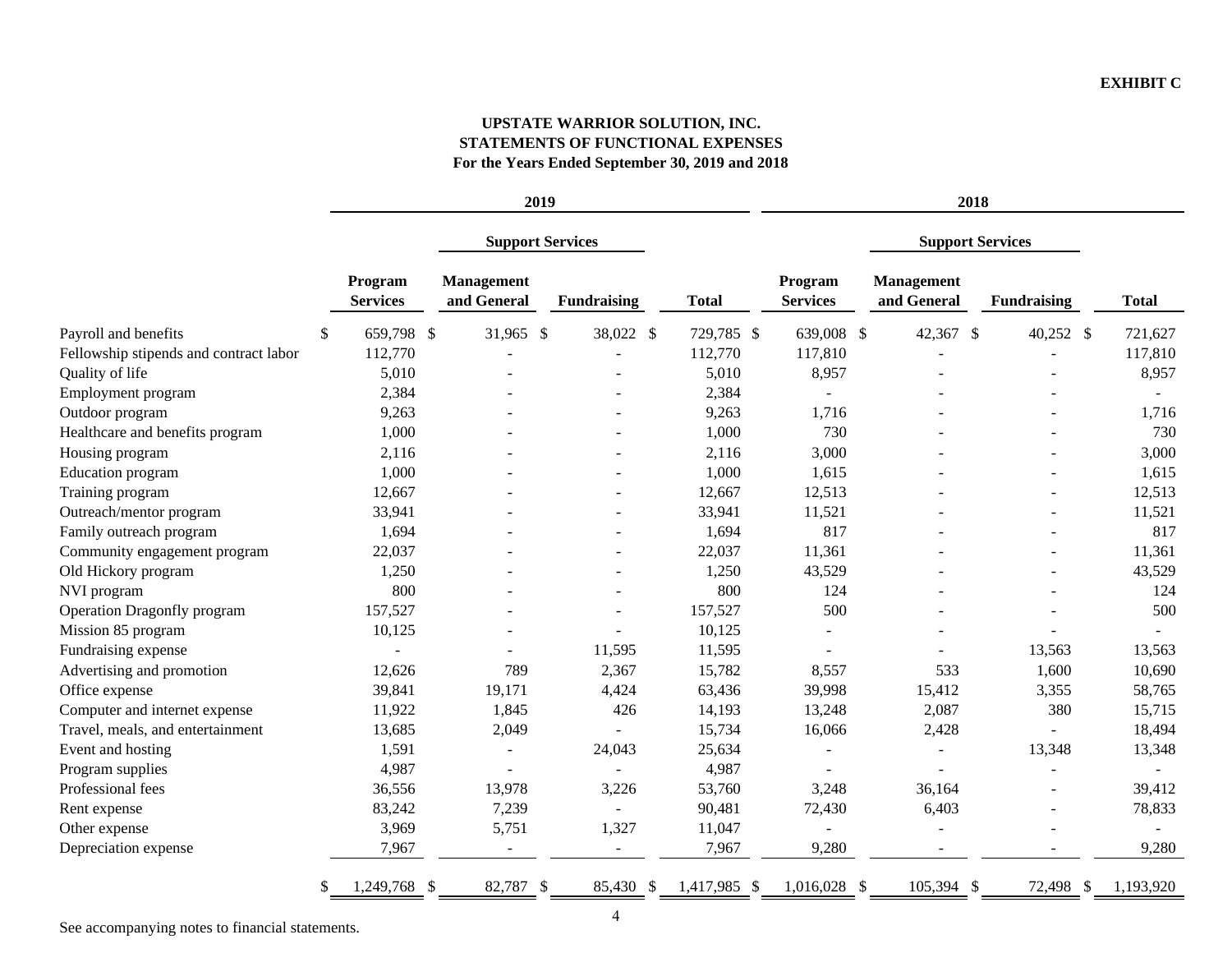## **UPSTATE WARRIOR SOLUTION, INC. STATEMENTS OF CASH FLOWS For the Years Ended September 30, 2019 and 2018**

|                                                           |    | 2019    | 2018          |
|-----------------------------------------------------------|----|---------|---------------|
| Cash flows from operating activities:                     |    |         |               |
| Increase in net assets                                    | \$ | 229,075 | \$<br>166,225 |
| Adjustments to reconcile change in net assets to net cash |    |         |               |
| provided by (used in) operating activities:               |    |         |               |
| Depreciation                                              |    | 7,967   | 9,280         |
| Non-cash property donations                               |    |         | (16,000)      |
| (Increase) decrease in assets:                            |    |         |               |
| Contributions and other receivables                       |    | 29,194  | (3,431)       |
| Grants receivable                                         |    | 50,957  | (149, 156)    |
| Increase (decrease) in liabilities:                       |    |         |               |
| Accounts payable and accrued expenses                     |    | (3,070) | (42, 391)     |
| Other liabilities                                         |    |         | 100           |
| Net cash provided by (used in) operating activities       |    | 314,123 | (35, 373)     |
| Cash flows from investing activities:                     |    |         |               |
| Purchases of property and equipment                       |    |         |               |
| Net cash provided by investing activities                 |    |         |               |
| Net increase (decrease) in cash and cash equivalents      |    | 314,123 | (35,373)      |
| Cash and cash equivalents at beginning of year            |    | 103,416 | 138,789       |
| Cash and cash equivalents at end of year                  | S  | 417,539 | \$<br>103,416 |

Schedule of non-cash financing and investing activities:

 During the year ended September 30, 2019, the Organization received \$11,170 in non-cash donations, in the form of investment securities.

 During the year ended September 30, 2018, the Organization received \$16,000 in non-cash donations, in the form of land.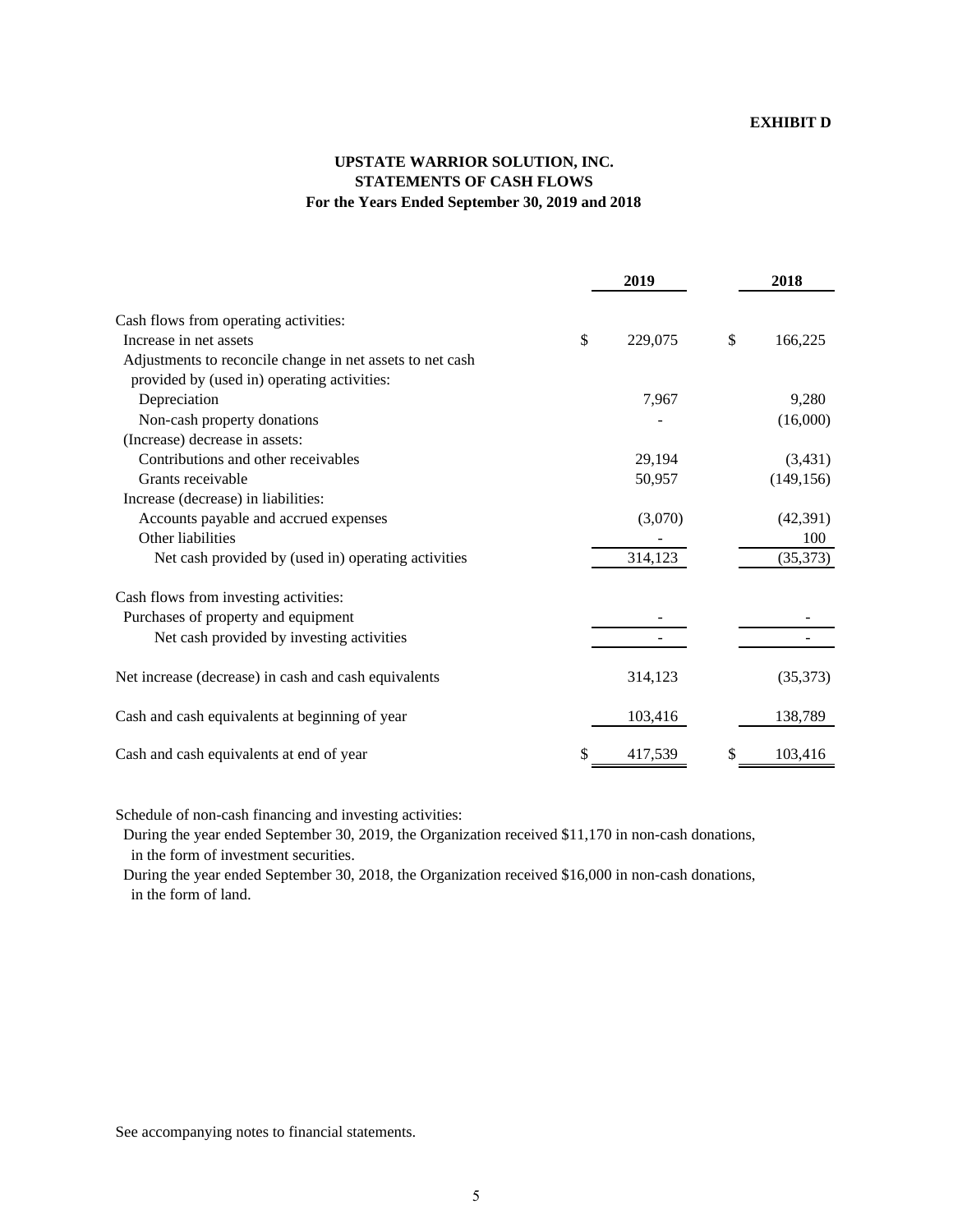## **1) SUMMARY OF SIGNIFICANT ACCOUNTING POLICIES**

#### **a) Nature of Organization**

Upstate Warrior Solution, Inc. ("the Organization") is incorporated under the laws of the state of South Carolina as a not-for-profit organization and has been authorized to transact business as a not-for-profit organization within the state of South Carolina. The Organization is established to connect warriors and their families to the resources they need, and to guide them through the process of developing realistic solutions for a variety of areas in their lives. A warrior is any service member who is currently serving or has served, regardless of military branch, nature of discharge, current status, or troubling past. The Organization's primary program services are warrior outreach, healthcare, education and training, housing, and employment.

#### **b) Basis of Accounting**

The financial statements of the Organization have been prepared on the accrual method of accounting in accordance with accounting principles generally accepted in the United States of America.

### **c) Financial Statement Presentation**

These financial statements have been prepared to focus on the Organization as a whole and to present transactions according to the existence or absence of donor-imposed restrictions in conformity with recommendations of the Financial Accounting Standards Board ("FASB") in the *Accounting Standards Codification* ("ASC"). This guidance requires that unconditional promises to give be recorded as receivables and revenues and requires the Organization to distinguish between contributions received for each net asset category in accordance with donor-imposed restrictions. It establishes standards for external financial reporting by not-for-profit organizations and requires that resources be classified for accounting and reporting purposes into two net asset categories based on the existence or absence of donor-imposed restrictions. Accordingly, net assets of the Organization and changes therein are classified and reported as follows:

**Net assets without donor restrictions -** Net assets not subject to donor-imposed stipulations and currently available for operating purposes under the direction of the Board of Directors ("the Board"), designated by the Board for specific purposes, or invested in property and equipment.

**Net assets with donor restrictions -** Net assets subject to donor-imposed stipulations that may or will be met, either by actions of the Organization and/or the passage of time. When a restriction expires, net assets with donor restrictions are reclassified to net assets without donor restrictions and are reported in the Statements of Activities as net assets released from restrictions.

### **d) Contributions and Revenue**

Contributions received are recorded as net assets with donor restrictions or net assets without donor restrictions depending on the existence of any donor restrictions. Contributions are recognized when received or when the donor makes an unconditional promise to give to the Organization. Contributions which are restricted by the donor are reported as increases in net assets with donor restrictions. Net assets with donor restrictions are reclassified to net assets without donor restrictions upon the satisfaction of the time or purpose restrictions.

Noncash contributions are recorded as support at their estimated fair value at the date they are placed into service or are sold. Such donations are reported as unrestricted support unless the donor has restricted the donated asset to a specific purpose. Gifts of long-lived assets with explicit restrictions that specify how the assets are to be used are reported as restricted support.

#### **e) Cash and Cash Equivalents**

Cash and cash equivalents consist of cash on hand, cash balances in depository institutions, and money market balances.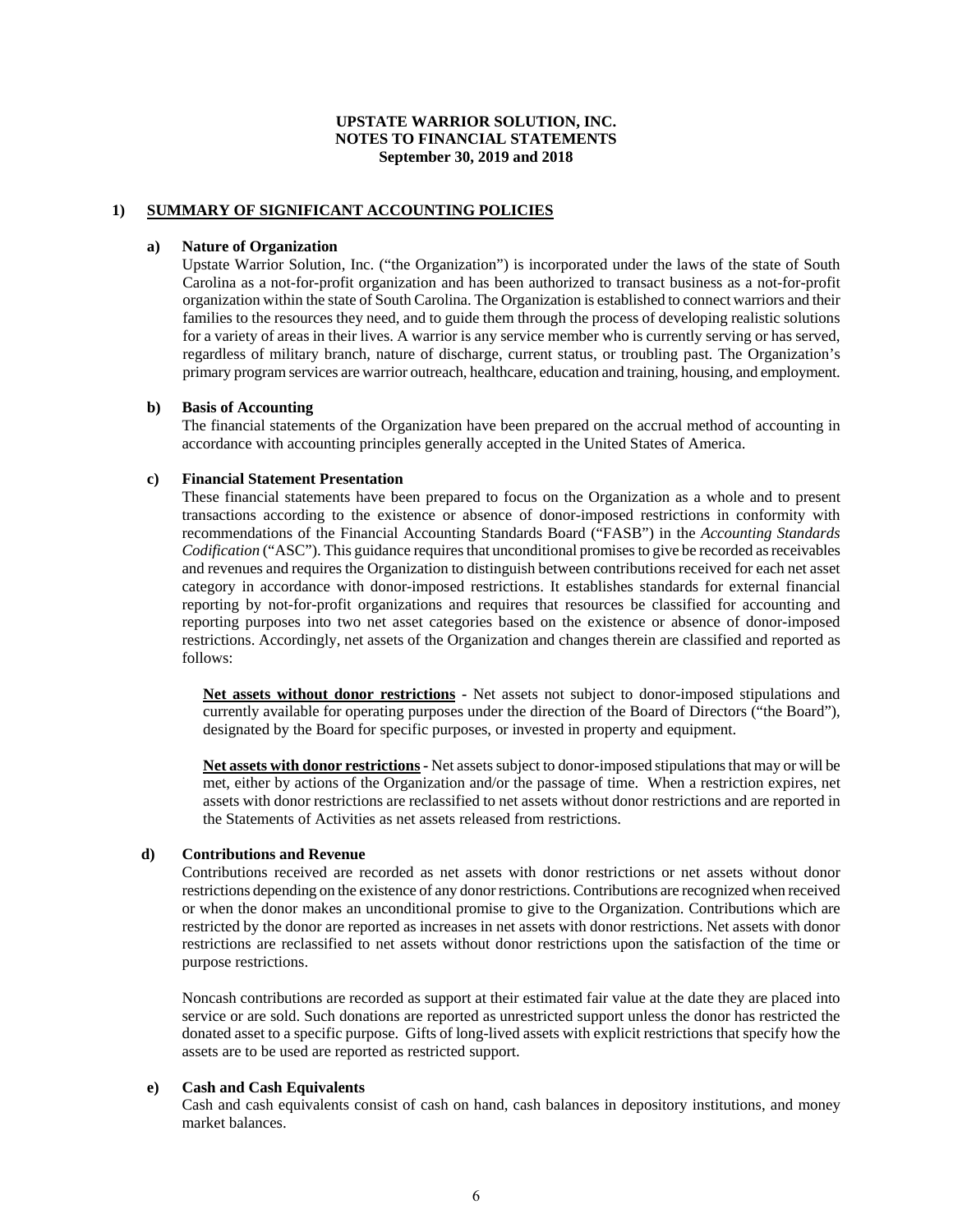## **1) SUMMARY OF SIGNIFICANT ACCOUNTING POLICIES, Continued**

### **f) Contributions and Other Receivables and Grants Receivable**

Receivables are expected to be collected within one year. Management evaluates receivables and records an allowance for uncollectible receivables based upon an estimate of losses to be sustained. Uncollectible amounts are charged against the allowance account when management determined the possibility of collection is remote. There was no allowance for uncollectible contributions or grants receivable at September 30, 2019 and 2018.

#### **g) Land Held for Sale**

From time to time, the Organization may receive gifts of property. In accordance with donor intent, the Organization has offered the land for sale.

#### **h) Property and Equipment**

Leasehold improvements, furniture, and equipment with values over \$1,000 are capitalized, with purchases being recorded at cost and donations being recorded as contributions at their estimated fair market value. Leasehold improvements are depreciated using the straight-line method over the shorter of the remaining lease term or their estimated useful lives. Furniture and equipment are depreciated using the straight-line method over their estimated useful lives (three to five years).

#### **i) Donated Services and Goods**

A number of unpaid volunteers have made significant contributions of their time to the Organization. Donated services are recognized as contributions if the services (a) create or enhance nonfinancial assets or (b) require specialized skills, are performed by people with those skills, and would otherwise be purchased by the Organization. Volunteers also provided services throughout the year that are not recognized as contributions in the financial statements since the recognition criteria was not met.

Donations of goods and equipment are recorded as contributions at their estimated fair value at the date of donation. Such donations are reported as increases in net assets without donor restrictions unless the donor has restricted the donated asset to a specific purpose. Assets donated with explicit restrictions regarding their use and contributions of cash that must be used to acquire property and equipment are reported as contributions with donor restrictions. Absent donor stipulations regarding how long those donated assets must be maintained, the Organization reports expirations of donor restrictions when the donated or acquired assets are placed in service as instructed by the donor. The Organization reclassifies net assets with donor restrictions to net assets without donor restrictions at that time.

### **j) Income Taxes**

The Organization is exempt from Federal and State income taxes as an organization described in Section 501(c)(3) of the Internal Revenue Code. The Organization has adopted the provisions of the *Accounting for Uncertainty in Income Taxes* topic of FASB ASC. This guidance addresses the accounting uncertainty in income taxes recognized in an organization's financial statements and prescribes a threshold of more-likelythan-not for recognition and derecognition of tax positions taken or expected to be taken in a tax return. It also provides related guidance on measurement classification, interest and penalties, and disclosure. The Organization has determined that it has no uncertain tax positions requiring accrual and disclosure.

#### **k) Use of Estimates**

The preparation of financial statements in conformity with generally accepted accounting principles requires management to make estimates and assumptions that affect certain reported amounts and disclosures. Accordingly, actual results could differ from those estimates.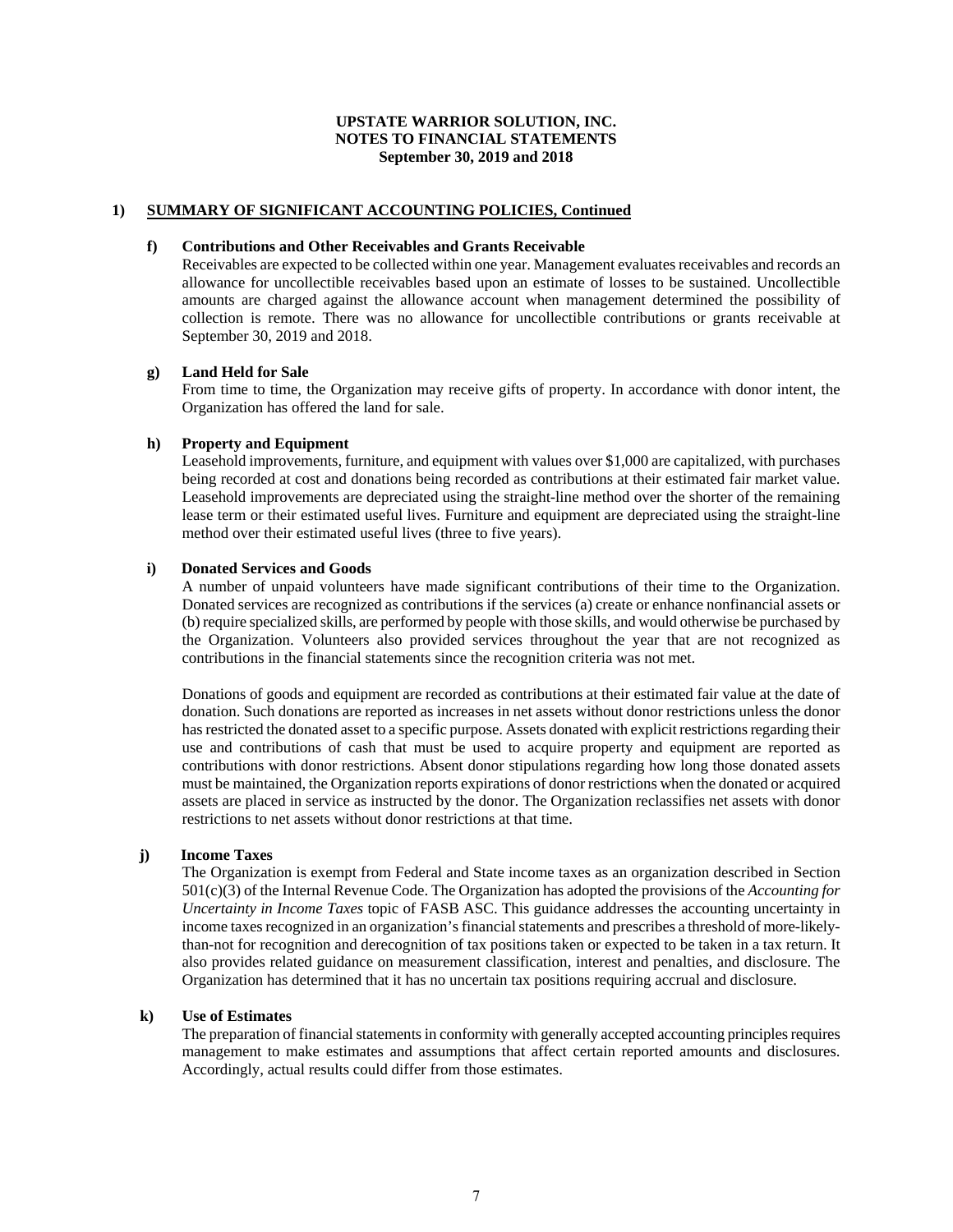## **1) SUMMARY OF SIGNIFICANT ACCOUNTING POLICIES, Continued**

### **l) Functional Allocation of Expenses**

The costs of providing the various programs and activities have been summarized on a functional basis in the Statements of Activities. Accordingly, certain costs have been allocated among the programs and supporting services benefited.

## **m) New Accounting Pronouncement**

During the year ended September 30, 2019, the Organization adopted the requirements of the FASB ASC No. 2016-14 – *Not-for-Profit Entities (Topic 958): Presentation of Financial Statements of Not-for-Profit Entities (ASU 2016-14)* ("the Update"). This Update addresses the complexity and understandability of net asset classification, deficiencies in information about liquidity and availability of resources, and the lack of consistency in the type of information provided about expenses and investment return between not-for-profit entities. A key change required by the Update is the net asset classes used in these financial statements. Amounts previously reported as unrestricted net assets are now reported as net assets without donor restrictions and amounts previously reported as temporarily restricted net assets and permanently restricted net assets are now reported as net assets with donor restrictions. A footnote on liquidity has also been added (see Footnote 8).

## **2) CASH AND CASH EQUIVALENTS**

The Organization maintains bank and investment accounts at several banking institutions. Accounts at each institution are insured by the Federal Deposit Insurance Corporation ("FDIC") up to \$250,000. At September 30, 2019, the Organization's uninsured cash balances total \$72,974. Management believes that, due to the strength of the financial institution, the Organization is not exposed to any significant credit risk on cash and cash equivalents.

## **3) PROPERTY AND EQUIPMENT**

Property and equipment at September 30, 2019 and 2018 are summarized as follows:

|                                 | 2019 |             |    | 2018      |  |  |
|---------------------------------|------|-------------|----|-----------|--|--|
| Leasehold improvements          | \$   | 4,854<br>\$ |    | 4,854     |  |  |
| Furniture                       |      | 39,377      |    | 39,377    |  |  |
| Equipment                       |      | 7,022       |    | 7,022     |  |  |
| Programming content development |      | 17,500      |    | 17,500    |  |  |
|                                 |      | 68,753      |    | 68,753    |  |  |
| Less accumulated depreciation   |      | (49, 120)   |    | (41, 153) |  |  |
|                                 | \$   | 19,633      | \$ | 27,600    |  |  |

Depreciation expense for the years ended September 30, 2019 and 2018 was \$7,967 and \$9,280, respectively.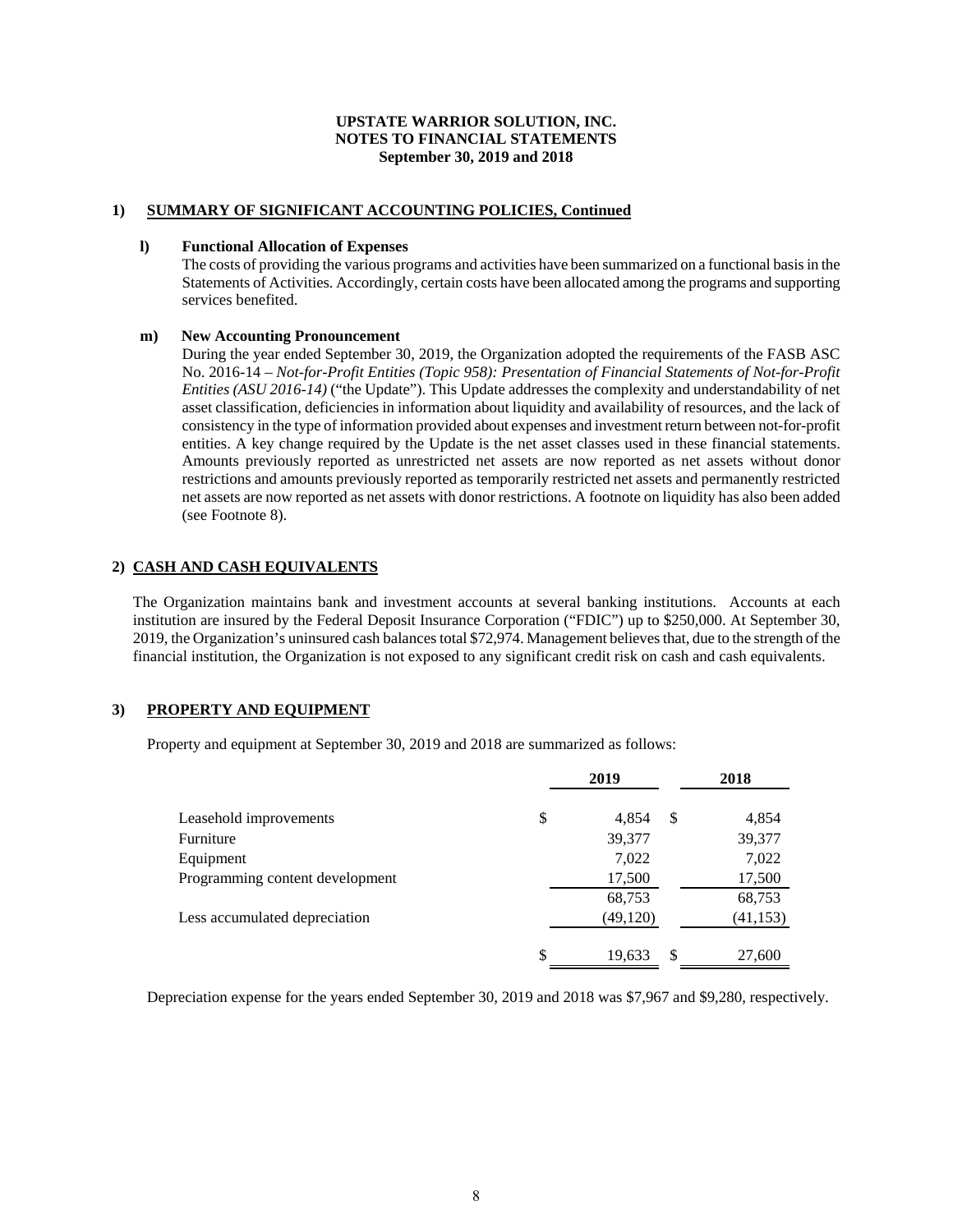### **4) NET ASSET DESIGNATIONS AND RESTRICTIONS**

Substantially all of the restrictions on the net assets at September 30, 2019 and 2018 were related to funds raised for ongoing efforts to help prepare the Organization for future needs and service to the community.

Net assets with donor restrictions are available for the following purposes at September 30, 2019 and 2018:

|                                    | 2019          | 2018          |
|------------------------------------|---------------|---------------|
| Workforce Development/Fellowship   | \$<br>156,499 | \$            |
| Mission 85 Program                 | 73,675        |               |
| <b>Endowment Funds</b>             | 49,600        |               |
| Development Program                | 44,000        |               |
| Development Program                | 16,667        |               |
| Mental Health Program              | 11,998        |               |
| <b>Employment Program</b>          | 5,116         | 7,500         |
| WarriorServe Technology            | 5,000         |               |
| <b>NVI Program</b>                 | 1,076         | 1,877         |
| <b>Operation Dragonfly Program</b> |               | 39,850        |
| <b>Wellness in Pickens</b>         |               | 19,444        |
| <b>Support and Caseworkers</b>     |               | 11,962        |
| Financial Stability in Anderson    |               | 10,276        |
| Fellowship Program                 |               | 10,000        |
| Fellowship Program                 |               | 5,680         |
| Old Hickory Program                |               | 2,900         |
|                                    | \$<br>363,631 | \$<br>109,489 |

Net assets are released from restrictions by incurring expenses satisfying the restricted purposes, by the occurrence of other events specified by donors, or by being released from restrictions by the donors. Net assets with donor restrictions of \$392,632 and \$278,306 were released from restrictions for the years ended September 30, 2019 and 2018, respectively.

#### **5) DONATED SERVICES, MATERIAL AND LEASED SPACE**

During the years ended September 30, 2019 and 2018, the Organization recorded \$62,258 and \$52,793, respectively, in donated services, material and space.

During the year ended September 30, 2019, the Organization received \$14,859 in donated goods and services related to fundraising activities and \$23,845 in donated goods and services to support programs of the Organization. During the year ended September 30, 2018, the Organization received \$10,328 in donated goods and services related to fundraising activities and \$6,575 in donated goods and services to support programs of the Organization.

The Organization leases office space in Greenville under an operating lease through August 2020. The lease began in September 2015 and has a term of 60 months at a rate of \$3,083 for the first 24 months and \$3,392 for the last 36 months. The estimated fair market rental rate for the office space under this lease was \$4,317 per month in the years ended September 30, 2019 and 2018, respectively.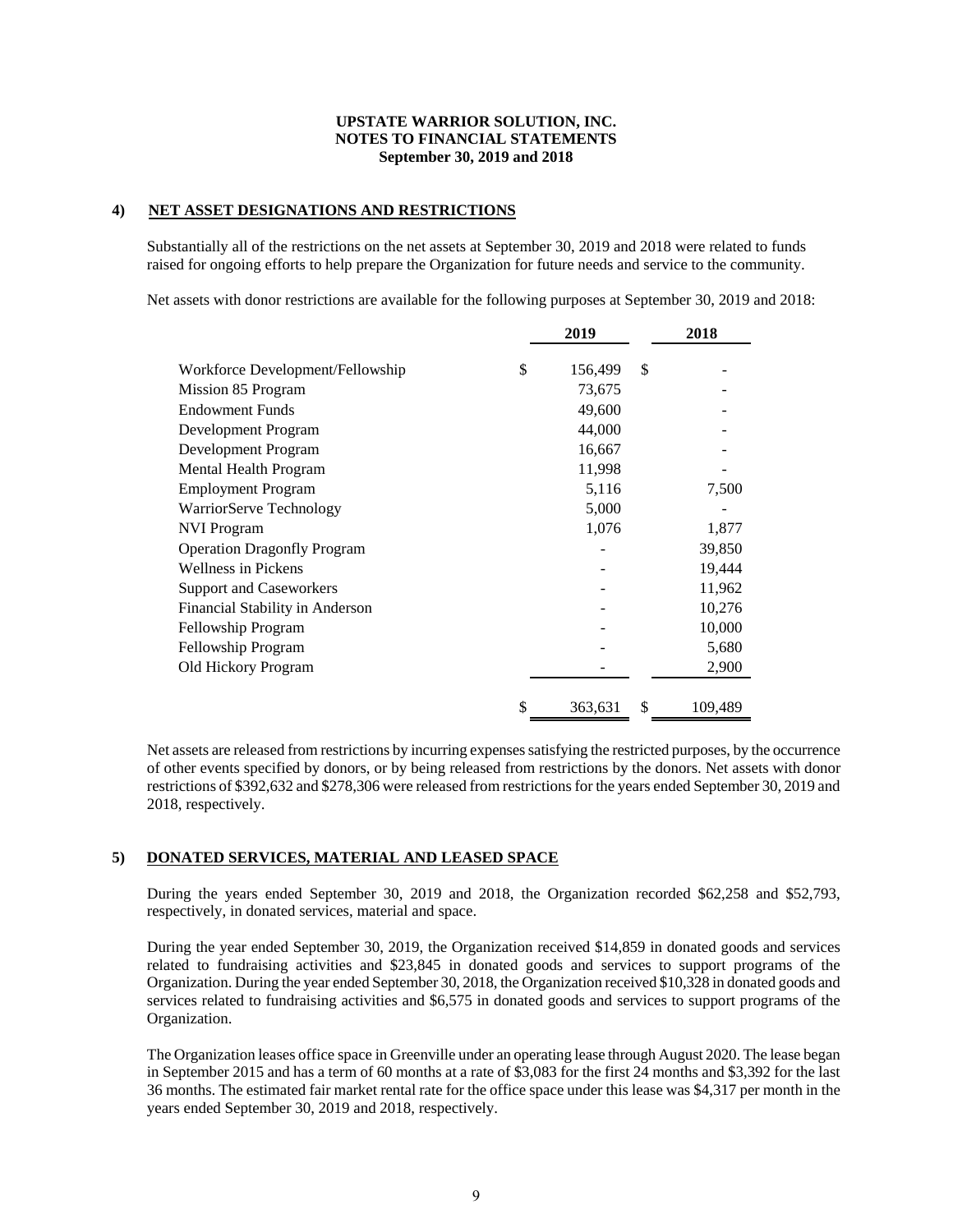## **5) DONATED SERVICES, MATERIAL AND LEASED SPACE, Continued**

The Organization leased a field office in Spartanburg on a month-to-month basis for no cost through January 2018. In February 2018, the Organization began leasing a field office in Spartanburg for a term of twelve months at a rate of \$750 per month. The estimated fair market rental for the office space under this lease was \$1,500 per month in the year ended September 30, 2019.

The Organization leased a field office in Clemson through August 2018 at a rate of \$1,000 per month, which is the estimated fair market rental rate. In September 2018, the Organization began leasing a field office in Clemson for a term of twelve months at a rate of \$1,500 per month. The estimated fair market rental for the office space under this lease was \$1,600 per month in the year ended September 30, 2019.

The difference between the estimated fair market rental rates and the actual rates paid under the above leases is included in donated services, material and space and totaled \$23,554 and \$19,890 in the years ended September 30, 2019 and 2018, respectively.

The Organization subleases space in its Greenville office to tenants under separate lease agreements with each and recorded \$24,476 and \$24,818 in sublease rental income during the years ended September 30, 2019 and 2018, respectively. Under the terms of the subleases, the tenants are required to pay annual rents totaling \$28,070 in the first year plus a 2% rent escalator in subsequent years. The lease terms, including renewal options, generally extend until September 1, 2020, which is when the Organization's lease term for the Greenville office space expires.

## **6) CONCENTRATIONS**

During the years ended September 30, 2019 and 2018, the Organization received grant revenue of \$185,000 and \$187,500, respectively, from a major U.S. corporation and from America's Warrior Partnership, respectively. No other donors contributed a significant portion of the Organization's total revenues for the years ended September 30, 2019 and 2018.

## **7) FAIR VALUES OF FINANCIAL INSTRUMENTS**

The Organization has adopted the provisions of the *Fair Value Measurement and Disclosures* topic of FASB ASC. This guidance defines fair value, establishes a framework for measuring fair value, and expands disclosures about fair value measurements.

This guidance defines fair value as the price that would be received to sell an asset or paid to transfer a liability in an orderly transaction between market participants at the measurement date. It also establishes a fair value hierarchy, which requires an entity to maximize the use of observable inputs and minimize the use of unobservable inputs when measuring fair value. The standard describes three levels of inputs that may be used to measure fair value. Level 1 inputs represent fair values obtained using quoted prices in active markets. Level 2 inputs represent fair values obtained from observable market data but not from quoted market prices. Level 3 inputs represent unobservable inputs that are supported by little or no market activity and are generally based on the entity's own assumptions.

The following methods and assumptions are used to estimate the fair value of each financial instrument:

**Cash and cash equivalents, accounts payable, accrued expenses, other liabilities** - the carrying values approximate fair value due to their short maturities.

**Contributions, Other, and Grants Receivable** - the carrying values approximate fair value due to their short maturities.